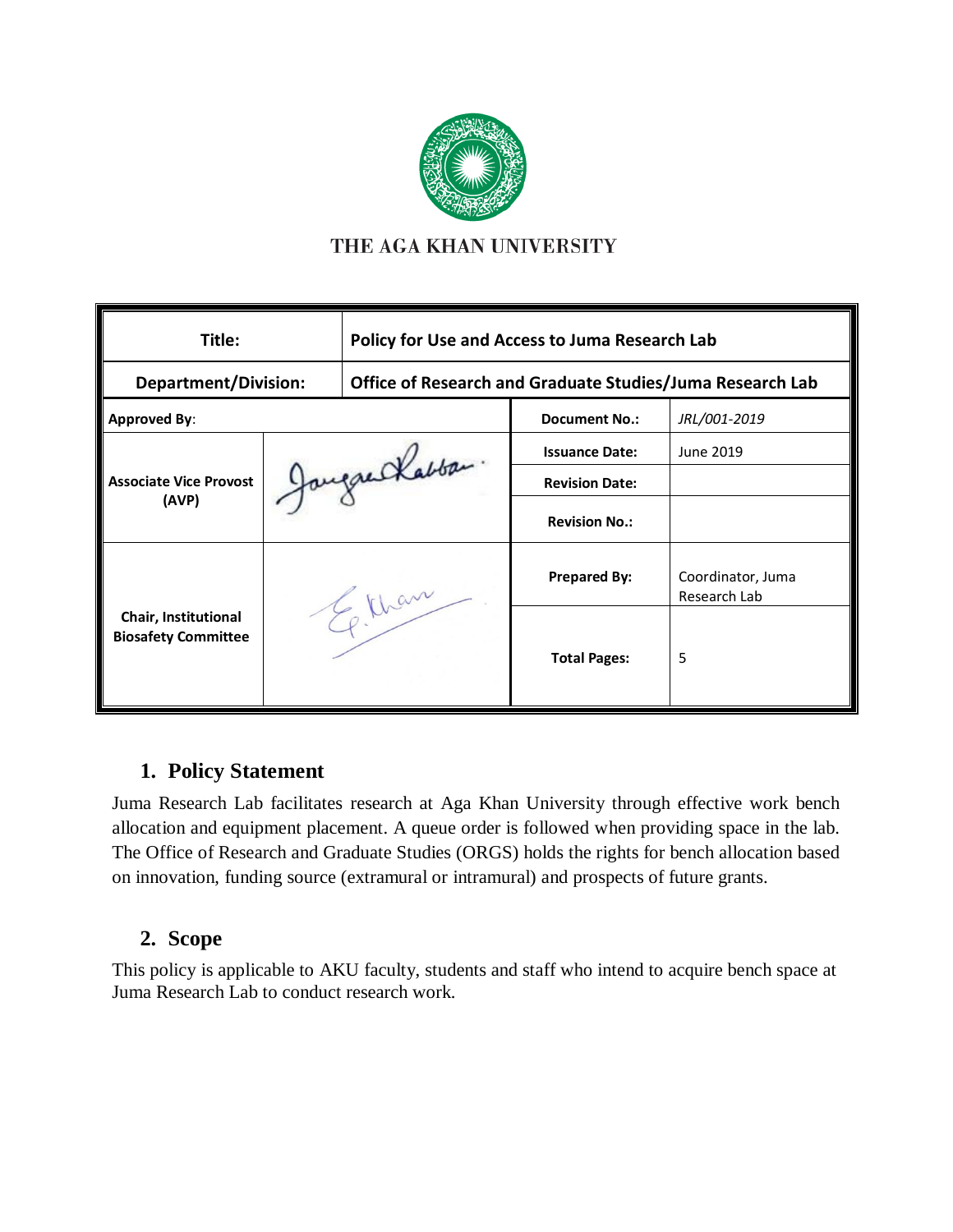# **3. Responsibility**

#### **Associate Vice Provost**

- o Ensure an appropriate and safe workspace is provided for the work being performed.
- o Ensure distribution of the policy to all stakeholders including principal investigators, students and staff members.
- o Take appropriate disciplinary action in case of policy violation.

#### **Principal Investigators (PIs)**

- o Expected to fully understand and implement all requirements of this policy and the guidelines listed below.
- o Responsible for the supervision of research staff/students throughout the project life cycle within the laboratory.
- o Ensure that research staff is provided with any needed medical surveillance and/or medical support services required by their work.
- o Certify the provision of appropriate training on safety and regulatory requirements of staff and students under his/her supervision.
- o Ensure staff/students receive appropriate procedure-specific instructions and are proficient at performing those procedures.
- o Confirm that prompt action is taken to address any unsafe acts or conditions which have been observed or reported by laboratory coordinators.

#### **Laboratory Manager and Coordinators**

- o Responsible for monitoring compliance of Policy for Use and Access to Juma Research Lab.
- o Conduct laboratory orientation, engage in communication with end-users and sign off on all requirements mentioned in Move-In Checklist.
- o Ensure that research staff is appropriately trained on core equipment usage as per the requirements of the project.
- o Monitor safety equipment and ensure that personal protective equipment are provided, maintained, and used.
- o Ensure that specific standard operating procedures incorporating safety considerations are developed and observed.
- o Ensure that all research staff has been familiarized on the incident reporting process in case an injury or illness occurs in the laboratory.

#### **Research Staff**

- o Expected to fully understand and implement all requirements of this policy and the guidelines listed below.
- o Comply with safety requirements for the work being performed on the project.
- o Participate in mandatory biosafety, EHS and other training programmes organized by laboratory/University.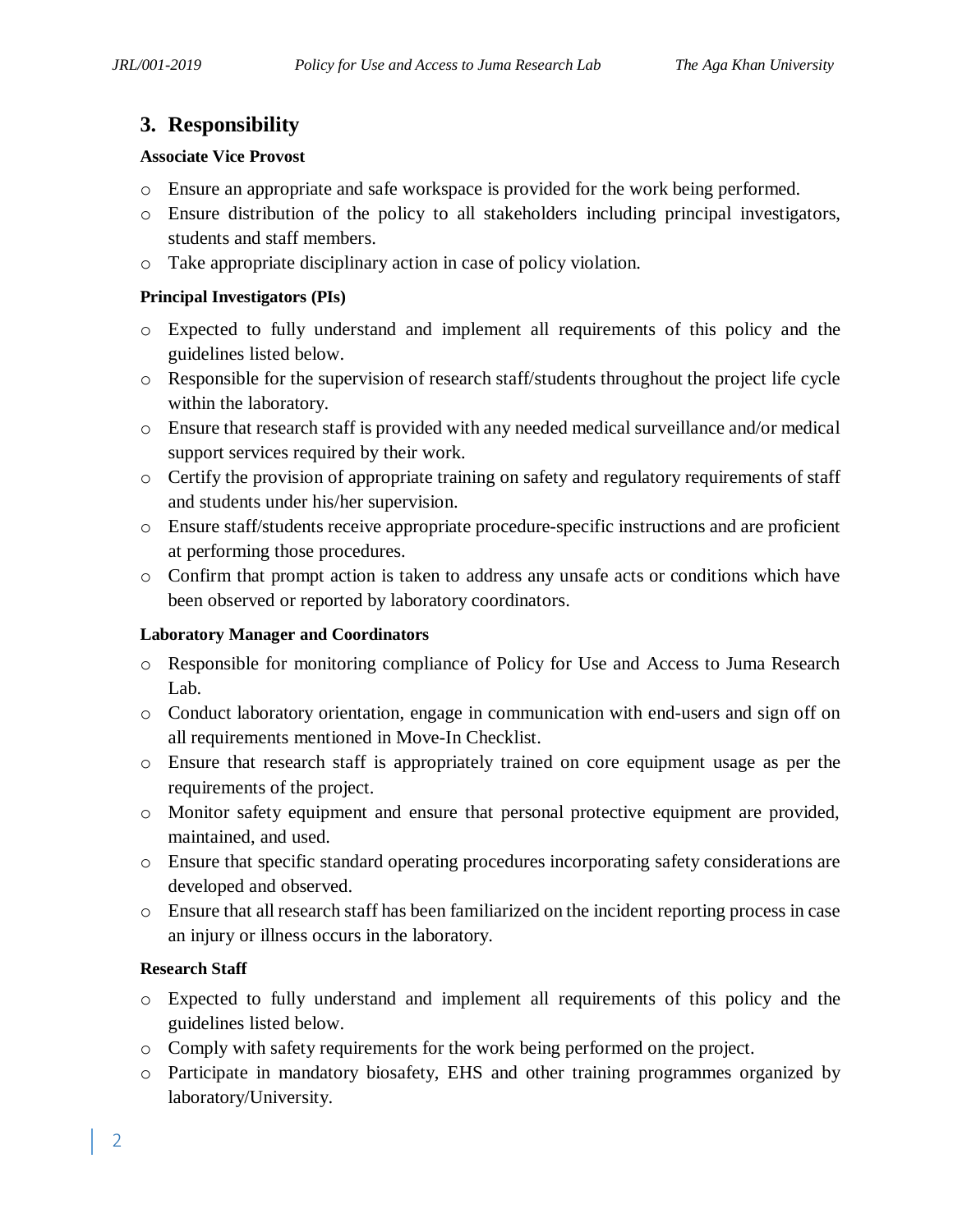- o Thoroughly review and implement policy and standard operating procedures.
- o Obtain essential training before using the new equipment.
- o Inform faculty member, principal investigator, lab manager, lab supervisor or designated responsible authority of any accident or unsafe conditions.

# **4. Procedures**

#### **A. Bench Space Acquisition**

- i. Request for bench space allocation should be made at pre-award stage i.e. at the time of grant submission to ORGS.
- ii. The validity of each submitted request at pre-award stage is six months. If grant is not procured during that period, a fresh request should be made from the PI.
- iii. Typical bench space includes, 4.5 ft. bench top area, overhead shelves, lockable drawers and a shared computer.
- iv. It is mandatory for PI to mention any additional requirements at pre-award stage; including grant equipment, with all technical details such as UPS points etc.
- v. All types of submissions for bench requests including those for new projects, space for graduates, and Ph.D. students' studies, sub studies, pilot studies, etc., must be considered as a new project and routed through ORGS.
- vi. In case of any additions or alterations to a submitted grant, it is mandatory for the PI to immediately notify ORGS and Institutional Biosafety Committee (IBC). Bench space will be on hold unless clearance or approval is granted both from ORGS and IBC. Lab coordinator should also be notified if any additions or alterations occur after the commencement of research work at Juma Research Lab.
- vii. Once grant is approved, the PI is responsible for informing the lab coordinator via email and submitting the Research Project Description Form (RPDF), duly signed, 2 weeks prior to the commencement of research work inside the lab.
- viii. Research Staff hired on approved grant should fill the Move-In Checklist and submit it after lab orientation.
- ix. After approvals of RPDF and Move-In Checklist, research staff shall be provided with controlled access to use allocated bench space for research work. (See Procedure B for controlled access to research lab).
- x. Space is limited with finite resources therefore all users are advised to store their chemicals, biological samples, reagents/kits and equipment etc. within the provided approved space.
- xi. At the time of grant conclusion, PI will receive bench return alerts 8 weeks prior to actual project conclusion. If PI has plans to extend the project, then he/she must notify ORGS and JRL at the earliest.
- xii. In case of resignation or transfer of hired research staff before grant conclusion, it is mandatory to submit a duly signed EXIT Checklist to the lab coordinator.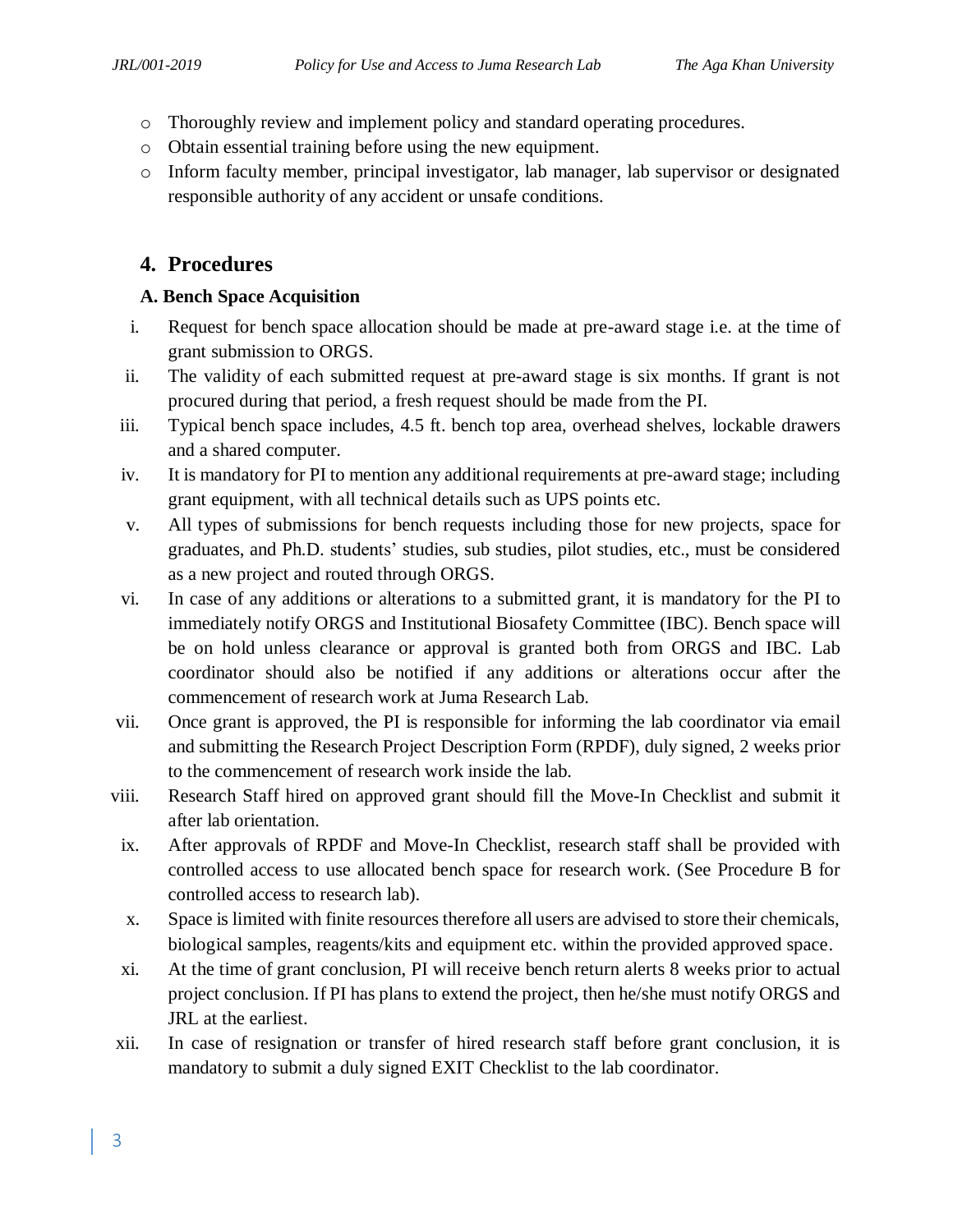- xiii. On conclusion of the project, it is mandatory for PI to evacuate bench space and to fill and submit the Research Project Conclusion Form (RPCF). It is also mandatory to clear storage areas, refrigerator and freezers, return chemicals, consumables etc. issued from lab store and clear all belongings of the project within the specified time. It may include, hard and soft copies of data, log books, biological samples, grant based chemicals, reagents, consumables, etc.
- xiv. No biological material obtained from humans shall be passed on or left for the use of other colleagues without ERC approval. For sample retention, the policy of Code of Good [Research Practice](https://www.aku.edu/research/policies/Documents/Policy%20on%20Code%20of%20Good%20Research%20Practice.pdf) shall be applicable.
- xv. In case any samples/chemicals or any other belongings are left unattended after grant conclusion, lab coordinator will communicate to the parent department to either pick or discard the material. If the parent department fails to reply to the lab coordinator or request discarding of materials, safe disposal will be initiated in line with IBC policy.
- xvi. The research work can be interrupted/halted and space can be revoked in case of the following conditions:
	- Non-compliance to lab safety protocols and standard operating procedures
	- Resignation of the PI or his/her transfer to another department without informing **ORGS**
	- Utilization of bench space for unapproved activity

### **B. Lab Access**

- i. Lab coordinator is responsible for providing access to BSL-2 and BSL-3 facilities at JRL.
- ii. Access provision shall be granted following the submission of a formal request by the PI via email as soon as actual bench work is planned. The request shall include name of the research staff, designation, department and employee ID.
- iii. Laboratory operating hours are from 8:00 am to 5:30 pm, Monday till Friday. Research staff/PI can be granted 24-hours access on request.
- iv. Access to lab is reviewed on a periodic basis and lab reserves the rights to revoke access if any deviation from original information and approvals is observed (e.g. uninformed use of facility on holidays or at late hours).
- v. In case of work planned over weekends and public holidays, the lab coordinator should be informed via a formal email with the exact purpose.
- vi. Lab access for programmes including research module, AKU internship or any other observership requires prior approval from AVP and Chair IBC followed by the submission of JRL observership form at least 3 months prior to the start date.
- vii. As lab staff is not available on weekends and public holidays, PI shall hold the responsibility of monitoring research staff working inside the lab.